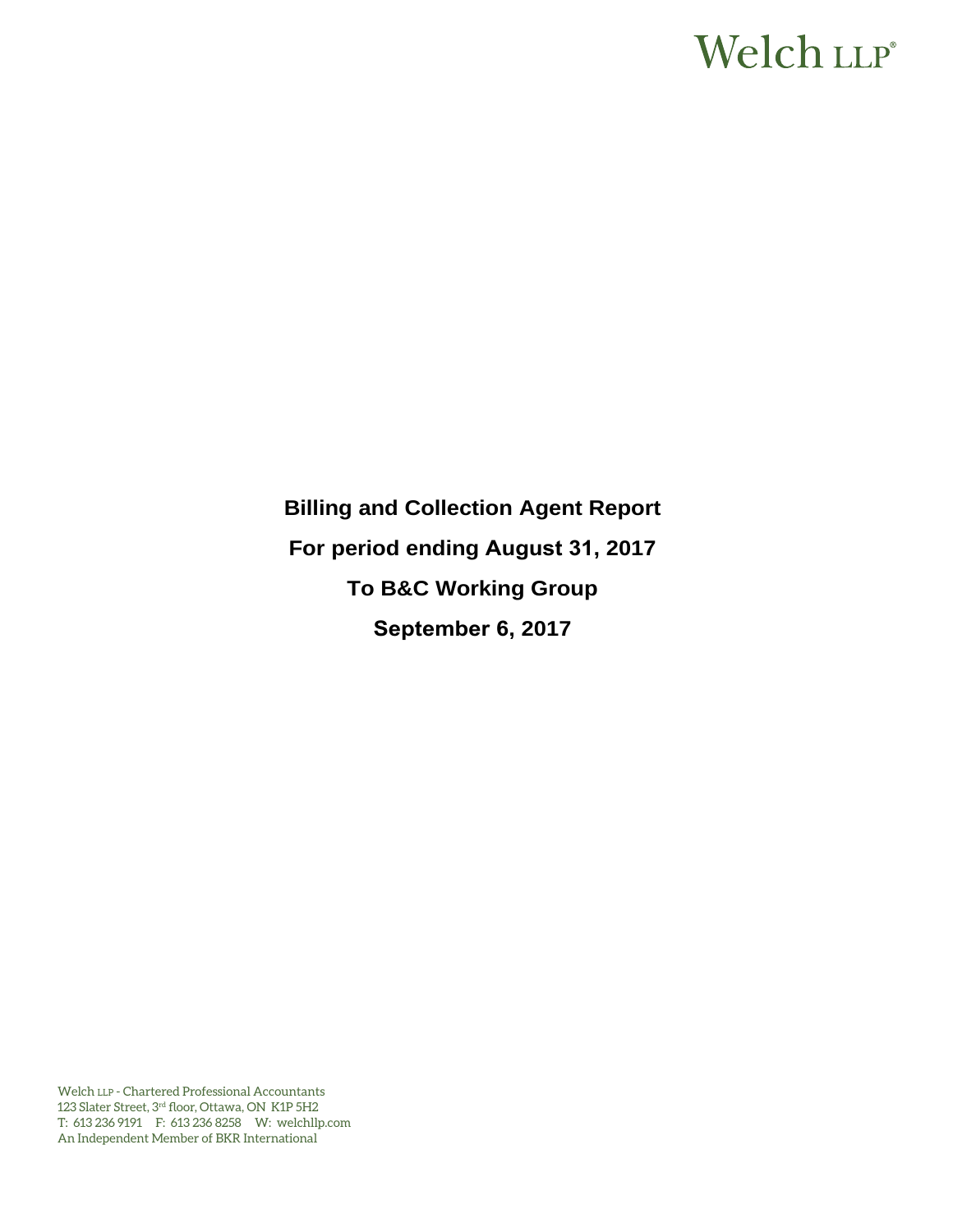## **NANPA FUND STATEMENT OF FINANCIAL POSITION August 31, 2017**

## **Assets**

| Cash in bank                                     |          | \$ | 1,284,264 |
|--------------------------------------------------|----------|----|-----------|
| Receivables                                      |          |    |           |
| Receivable from US Carriers                      | 141,864  |    |           |
| Receivable from Canada                           | 9,741    |    |           |
| Receivable from Caribbean countries              | 771      |    |           |
| Receivables forwarded to Treasury for collection | 42,509   |    |           |
| Allowance for uncollectible accounts             | (54,300) |    | 140,585   |
| <b>Total assets</b>                              |          |    | 1,424,849 |
| Less: Accrued liabilities                        |          |    |           |
| Welch LLP                                        | 28,410   |    |           |
| <b>NEUSTAR Pooling 1K Block</b>                  | 313,888  |    |           |
| <b>NEUSTAR NANP Administration</b>               | 189,608  |    |           |
| Data Collection Agent - USAC                     | 5,754    |    | (537,660) |
| <b>Fund balance</b>                              |          | Ş  | 887,189   |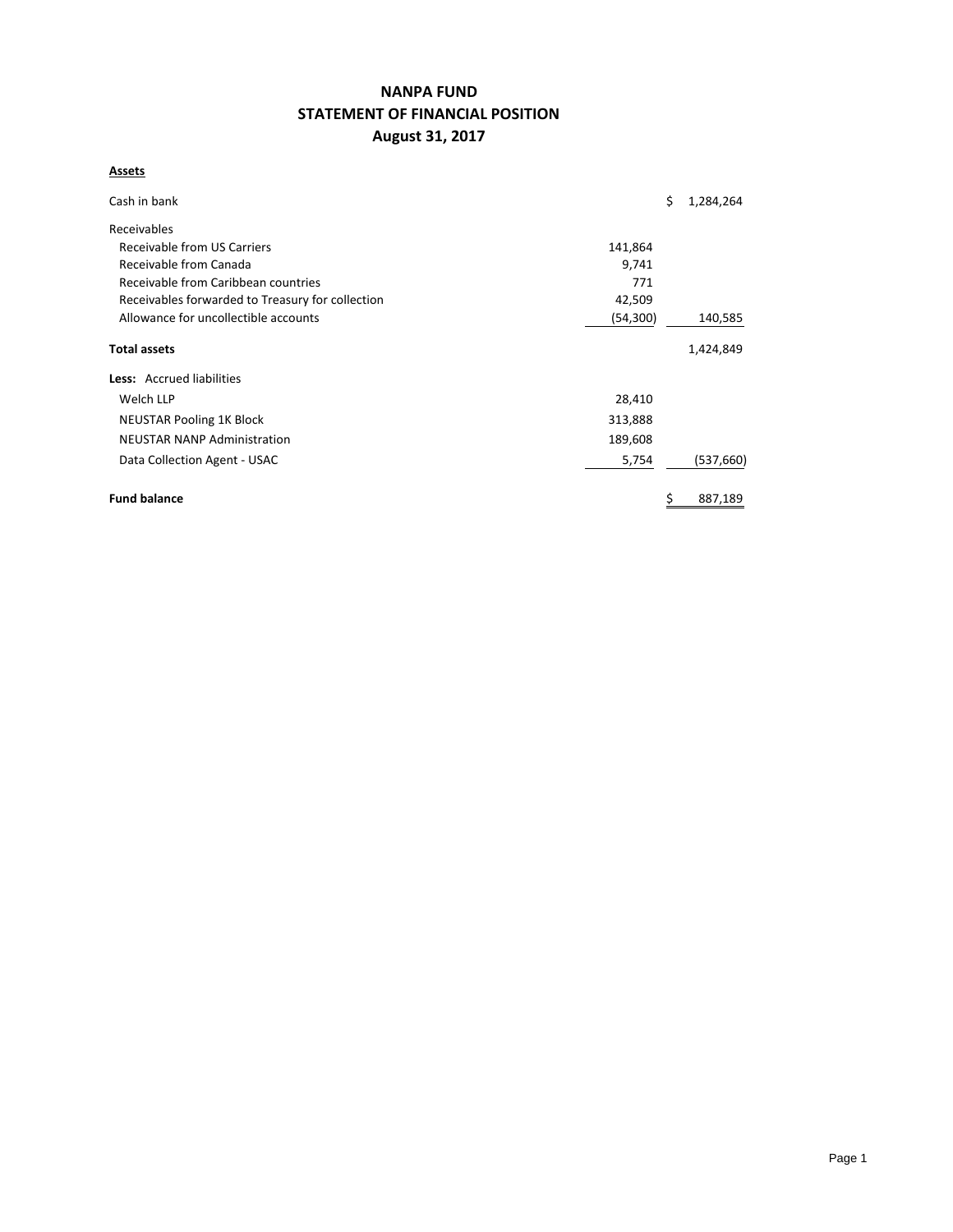#### **NANPA FUND FORECASTED STATEMENT OF CHANGES IN FUND BALANCE OCTOBER 2016 TO SEPTEMBER 2017**

|                                         |            |                  |                     |                 |                 |                        | Actual          |                 |                 |                 |                     |                 | <b>Budget</b> |                   |                   | <b>Variance between</b> |
|-----------------------------------------|------------|------------------|---------------------|-----------------|-----------------|------------------------|-----------------|-----------------|-----------------|-----------------|---------------------|-----------------|---------------|-------------------|-------------------|-------------------------|
|                                         |            |                  |                     |                 |                 |                        |                 |                 |                 |                 |                     |                 |               |                   |                   | forecasted results and  |
|                                         |            | Oct-16           | <b>Nov-16</b>       | <b>Dec-16</b>   | Jan-17          | Feb-17                 | <b>Mar-17</b>   | Apr-17          | May-17          | Jun-17          | <b>Jul-17</b>       | Aug-17          | Sep-17        | <b>Total</b>      | <b>Budget</b>     | budget at Sept 30/17    |
| Revenue                                 |            |                  |                     |                 |                 |                        |                 |                 |                 |                 |                     |                 |               |                   |                   |                         |
| <b>International Contributions</b>      |            |                  |                     |                 |                 |                        |                 |                 |                 |                 |                     |                 |               |                   |                   |                         |
| Canada<br>Caribbean countries           | (1)<br>(1) | 19,483<br>24,439 | 9,742<br>$\sim$ $-$ | 9,741<br>$\sim$ | 9,741<br>$\sim$ | 9,741<br>$\sim$ $\sim$ | 9,741<br>$\sim$ | 9,741<br>$\sim$ | 9,741<br>$\sim$ | 9,741<br>$\sim$ | 9,741<br>$\sim$ $-$ | 9,741<br>$\sim$ | $\sim$        | 116,894<br>24,439 | 116,894<br>24,439 | $\sim$                  |
| Total International Contributions       |            | 43,922           | 9,742               | 9,741           | 9,741           | 9,741                  | 9,741           | 9,741           | 9,741           | 9,741           | 9,741               | 9,741           | $\sim$        | 141,333           | 141,333           |                         |
| Domestic Contributions - US carriers    | (1)        | 4,440,157        | 141,285             | 142,274         | 144,440         | 147,472                | 142,291         | 136,967         | 136,918         | 118,119         | 143,304             | 143,657         | $\sim$        | 5,836,884         | 5,775,123         | 61,761                  |
| Late filing fees for Form 499A          | (2)        | 2,300            | (800.00)            | 800             | $\sim$          | 400                    | $\sim$          | 400             | (100.00)        | 900             | 700                 | 100             | 80,000        | 84,700            | 80,000            | 4,700                   |
| Interest income                         | (3)        | 470              | 587                 | 904             | 388             | 295                    | 481             | 342             | 259             | 203             | 386                 | 262             | 416           | 4,993             | 5,000             | (7)                     |
| <b>Total revenue</b>                    |            | 4,486,849        | 150,814             | 153,719         | 154,569         | 157,908                | 152,513         | 147,450         | 146,818         | 128,963         | 154,131             | 153,760         | 80,416        | 6,067,910         | 6,001,456         | 66,454                  |
|                                         |            |                  |                     |                 |                 |                        |                 |                 |                 |                 |                     |                 |               |                   |                   |                         |
| Expenses<br><b>NANPA Administration</b> | (4)        | 241,963          | 209,832             | 212,034         | 210,753         | 209,832                | 209,832         | 191,884         | 187,332         | 190,353         | 188,464             | 189,608         | 202,122       | 2,444,009         | 2,425,461         | 18,548                  |
| 1K Block Pooling                        | (5)        | 353,567          | 257,865             | 255,403         | 255,291         | 256,157                | 255,641         | 266,361         | 262,488         | 258,434         | 258,641             | 258,240         | 258,988       | 3,197,076         | 3,107,867         | 89,209                  |
| Pooling Change Order 3 B                |            |                  |                     |                 |                 |                        |                 |                 |                 |                 |                     |                 |               |                   |                   |                         |
| - CLIN 15                               | (5)(a)     |                  |                     |                 |                 |                        |                 | 54,167          | 54,167          | 54,167          | 54,167              | 54,167          | 54,167        | 325,000           |                   | 325,000                 |
| - CLIN 16                               | (5)(b)     | $\sim$           |                     |                 |                 |                        |                 | $\sim$          | $\sim$          | $\sim$          | $\sim$              | 1,482           | 7,268         | 8,750             |                   | 8,750                   |
| <b>Billing and Collection</b>           |            |                  |                     |                 |                 |                        |                 |                 |                 |                 |                     |                 |               |                   |                   |                         |
| Welch LLP                               | (6)        | 28,336           | 28,336              | 28,336          | 28,336          | 28,336                 | 28,336          | 28,336          | 28,336          | 34,405          | 28,484              | 28,410          | 31,169        | 349,156           | 374,028           | (24, 872)               |
| <b>Data Collection Agent</b>            | (7)        | 5,806            | 5,328               | 7,508           | 8,162           | 5,930                  | 5,497           | 6,398           | 6,381           | 6,297           | 6,355               | 6,502           | 5,754         | 75,918            | 69,950            | 5,968                   |
| <b>Annual Operations Audit</b>          | (8)        | $\sim$           | $\sim$ $-$          | $\sim$          | 46,000          | $\sim$                 | $\sim$          | $\sim$          | $\sim$          | $\sim$          | $\sim$              |                 |               | 46,000            | 47,000            | (1,000)                 |
| <b>Bank Charges</b>                     | (9)        | 4,132            | 6,031               | 5,171           | 3,185           | 3,111                  | 2,480           | 2,429           | 2,122           | 2,102           | 2,072               | 1,887           | 3,083         | 37,805            | 37,000            | 805                     |
| <b>Carrier Audits</b>                   | (10)       | $\sim$           | $\sim$ $-$          | $\sim$          | $\sim$          | $\sim$ $-$             |                 | $\sim$          | $\sim$          | $\sim$          | $\sim$              | $\sim$          |               | $\sim$            | 300,000           | (300,000)               |
| Bad debt expense                        | (11)       | 5,648)           | 3,287               | 29,958          | 8,096           | 3,810                  | 6,600)          | 739 (           | 1,291           | 1,240           | 431)                | 6,367)          | 3,333         | 15,932            | 40,000            | (24,068)                |
| <b>Total expenses</b>                   |            | 628,156          | 504,105             | 538,410         | 559,823         | 499,556                | 495,186         | 550,314         | 539,535         | 546,998         | 537,752             | 533,929         | 565,883       | 6,499,646         | 6,401,306         | 98,340                  |
| Net revenue (expenses)                  |            | 3,858,693        | 353,291)            | 384,691)        | 405,254)        | 341,648)               | 342,673)        | 402,864)        | 392,717) (      | 418,035)        | 383,621)            | 380,169)        | 485,467) (    | 431,736) (        | 399,850)          | (31, 886)               |
| <b>Opening fund balance</b>             |            | 833,458          | 4,692,151           | 4,338,860       | 3,954,169       | 3,548,915              | 3,207,267       | 2,864,594       | 2,461,730       | 2,069,014       | 1,650,979           | 1,267,358       | 887,189       | 833,458           | 899,850           | (66, 392)               |
| <b>Closing fund balance</b>             |            | 4,692,151        | 4,338,860           | 3,954,169       | 3,548,915       | 3,207,267              | 2,864,594       | 2,461,730       | 2,069,014       | 1,650,979       | 1,267,358           | 887,189         | 401,722       | 401,722           | 500,000           | (98, 278)               |
| Fund balance makeup:                    |            |                  |                     |                 |                 |                        |                 |                 |                 |                 |                     |                 |               |                   |                   |                         |
| Contingency                             |            | 500,000          | 500,000             | 500,000         | 500,000         | 500,000                | 500,000         | 500,000         | 500,000         | 500,000         | 500,000             | 500,000         | 500,000       | 500,000           | 500,000           |                         |
| Surplus                                 |            | 4,192,151        | 3,838,860           | 3,454,169       | 3,048,915       | 2,707,267              | 2,364,594       | 1,961,730       | 1,569,014       | 1,150,979       | 767,358             | 387,189         | $98,278$ )    | 98,278)           |                   |                         |

4,692,151 4,338,860 3,954,169 3,548,915 3,207,267 2,864,594 2,461,730 2,069,014 1,650,979 1,267,358 887,189 401,722 500,000

**(1)** The US carrier contributions for the period from October 2016 to September 2017 and the International contributions are based upon actual billings.

(2) These fees represent the \$100 late filing fee charged to those companies that do not file the Form 499A by the due date.

**(3)** Interest income projections are estimates

(4) The cost of NANP administration is based on the contract in force until June 2017. Estimates are used for July to September 2017. \$130,000 is also added for potential change orders anticipated to be issued by Sep 2017.

(5) The cost for 1K Block Pooling Administration is based on the contract in force until July 14, 2017. Estimates based on the existing contract amounts are used for July 15, 2017 to September 30, 2017.

(5)(a) CLIN 15 is for the period March 22 to November 22, 2017 a cost of \$748,500. \$325,000 will be billed evenly between April and September 2017 with the remaining balance to be billed in the 2017/18 period.

(5)(b) CLIN 16 is for the period July 31 to November 24, 2017 and is not to exceed \$29,070. Budgeted for evenly over the months of August to November 2017

**(7)** The expense for the Data Collection Agent is based on estimate of costs by USAC. (6) The cost of B&C Agent is based on the current interim contract with Welch LLP in force until April 30, 2017 plus 10% as recommended by the FCC. The June fee includes \$5,995 for accounting software upgrades.

**(8)** The expense for the annual operations audit performed by Ernst & Young LLP is based on the quote given.

**(9)** Bank fees are an expense to the Fund.

**(10)** The budget allowed \$300,000 for carrier audits.

**(11)** The allowance covers all accounts considered potentially uncollectible at August 31, 2017.

#### **Assumptions: Reconciliation of forecast at September 30, 2017 to budget**

| Budgeted fund balance at September 30, 2017 - contingency                                                | 500,000   |
|----------------------------------------------------------------------------------------------------------|-----------|
| Decrease in fund balance between budget period                                                           | (66, 392) |
| Additional billings over estimate from budget                                                            | 61,761    |
| Late filing fees (reversal) for Form 499A                                                                | 4,700     |
| Underestimate of interest earned to date compared to budget                                              | (7)       |
| Pooling change order CLIN 15 -difference between budget and actual                                       | (325,000) |
| Pooling change order CLIN 16 -difference between budget and actual                                       | (8,750)   |
| NANP Admin - difference between budget and actual contract awarded due to variable<br>travel costs       | 17,899    |
| NANP Admin - change orders issued                                                                        | (36, 447) |
| Decrease in B&C Agent costs - aniticipated 10% increase not in effect as contract not yet                |           |
| renewed less software upgrade costs                                                                      | 24,872    |
| Data Collection fees - Adjustment to actual from budget                                                  | (5,968)   |
| Bad debts - Adjustment to actual from budget                                                             | 24,068    |
| IK Block Pooling - difference between budget and actual contract awarded due to variable<br>travel costs | 5,991     |
| Pooling change orders                                                                                    | (95, 200) |
| Carrier audits that will not be performed                                                                | 300,000   |
| Operations Audit - Adjustment to actual from budget                                                      | 1.000     |
| Bank fees - Adjustment to actual from budget                                                             | (805)     |
| Forecasted fund balance at September 30, 2017                                                            | 401.722   |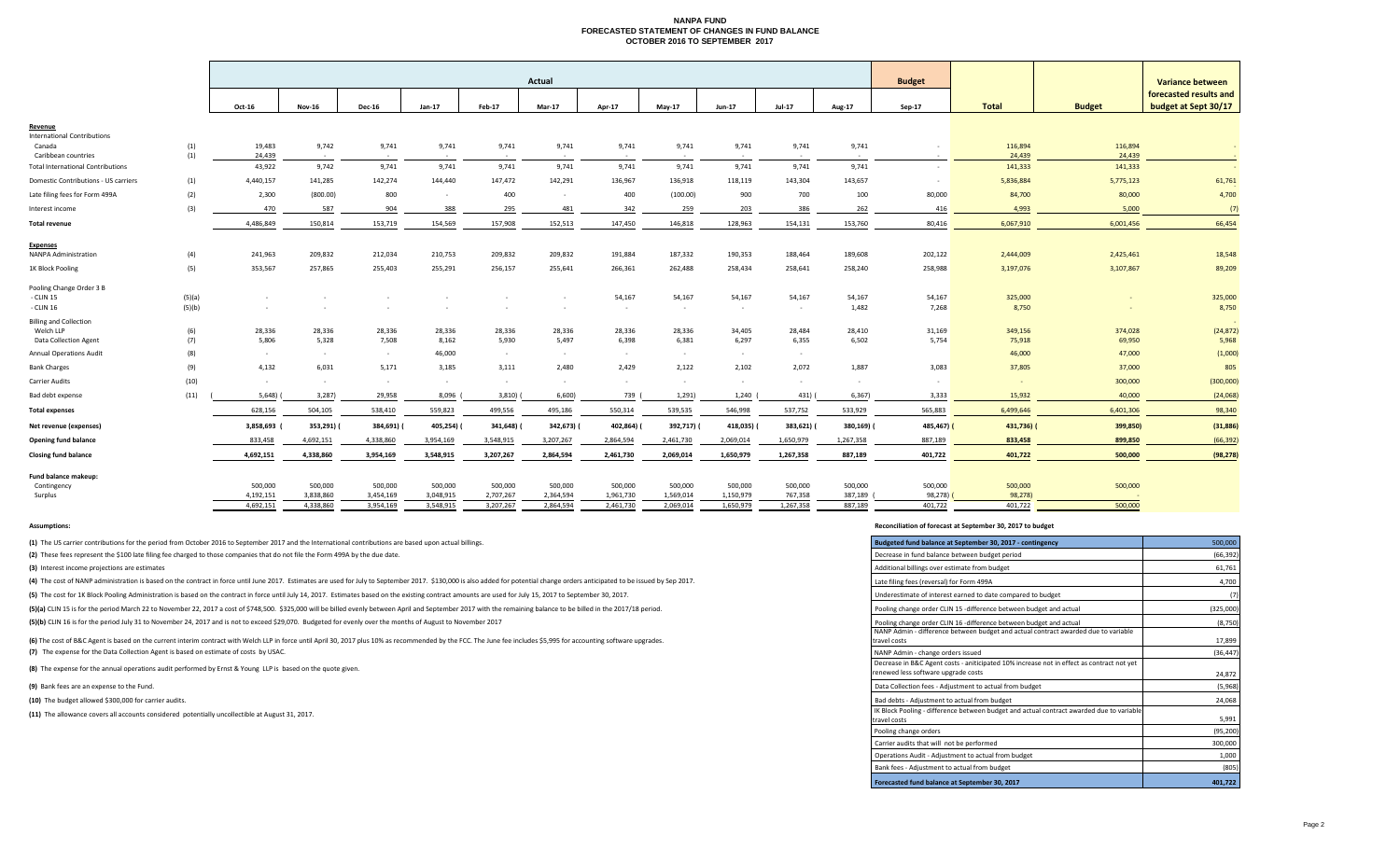#### **NANPA FUNDFORECASTED STATEMENT OF CHANGES IN FUND BALANCE OCTOBER 2017 TO SEPTEMBER 2018**

|                                                                            |            | <b>Projection based on budget</b> |                 |                          |                          |                          |                          |                 |                 |                 |                          |                 |                          |
|----------------------------------------------------------------------------|------------|-----------------------------------|-----------------|--------------------------|--------------------------|--------------------------|--------------------------|-----------------|-----------------|-----------------|--------------------------|-----------------|--------------------------|
|                                                                            |            | Oct-17                            | <b>Nov-17</b>   | <b>Dec-17</b>            | Jan-18                   | <b>Feb-18</b>            | Mar-18                   | Apr-18          | <b>May-18</b>   | <b>Jun-18</b>   | <b>Jul-18</b>            | <b>Aug-18</b>   | Sep-18                   |
| <b>Projected Revenue</b><br><b>International Contributions</b><br>Canada   | (1)        | 9,716                             | 9,716           | 9,716                    | 9,716                    | 9,716                    | 9,716                    | 9,716           | 9,716           | 9,717           | 9,717                    | 9,717           | 9,717                    |
| Caribbean countries                                                        | (1)        | 24,429                            | $\sim$          | $\sim$                   | $\sim$                   | $\overline{\phantom{a}}$ | $\sim$                   | $\sim$          | $\sim$          | $\sim$          | $\sim$                   | $\sim$          | $\overline{\phantom{a}}$ |
| <b>Total International Contributions</b>                                   |            | 34,145                            | 9,716           | 9,716                    | 9,716                    | 9,716                    | 9,716                    | 9,716           | 9,716           | 9,717           | 9,717                    | 9,717           | 9,717                    |
| Domestic Contributions - US carriers                                       | (1)        | 5,531,066                         | 184,501         | 184,501                  | 184,501                  | 184,501                  | 184,501                  | 184,501         | 184,501         | 184,501         | 184,501                  | 184,501         | 184,501                  |
| Late filing fees for Form 499A                                             | (2)        | $\overline{\phantom{a}}$          | $\sim$          | $\sim$                   | $\epsilon$               | $\sim$                   | $\overline{\phantom{a}}$ | $\sim$          | $\sim$          | $\sim$          | $\sim$                   | $\sim$          | 65,000                   |
| Interest income                                                            | (3)        | 417                               | 417             | 417                      | 417                      | 417                      | 417                      | 417             | 417             | 416             | 416                      | 416             | 416                      |
| Total projected revenue                                                    |            | 5,565,628                         | 194,634         | 194,634                  | 194,634                  | 194,634                  | 194,634                  | 194,634         | 194,634         | 194,634         | 194,634                  | 194,634         | 259,634                  |
| <b>Projected Expenses</b><br><b>NANPA Administration</b>                   | (4)        | 201,734                           | 201,734         | 201,734                  | 201,734                  | 201,734                  | 201,734                  | 201,734         | 201,735         | 201,735         | 201,735                  | 201,735         | 201,735                  |
| 1K Block Pooling                                                           | (5)        | 266,623                           | 266,623         | 266,623                  | 266,623                  | 266,623                  | 266,623                  | 266,623         | 266,623         | 266,623         | 266,623                  | 266,623         | 266,622                  |
| Pooling Change Oder 3B                                                     |            |                                   |                 |                          |                          |                          |                          |                 |                 |                 |                          |                 |                          |
| - CLIN 15                                                                  | (5)(a)     | 211,750                           | 211,750         | $\overline{\phantom{a}}$ |                          |                          | ٠                        | $\sim$          | ۰.              |                 |                          |                 |                          |
| - CLIN 16                                                                  | (5)(b)     | 7,268                             | 7,267           | $\sim$                   | $\overline{\phantom{a}}$ | $\epsilon$               | $\sim$                   | $\sim$          | $\sim$          | $\sim$          |                          |                 | $\overline{\phantom{a}}$ |
| - CLIN 17                                                                  | (5)(c)     | $\sim$                            | $\sim$          | 43,333                   | 43,333                   | 43,333                   | 43,333                   | 43,333          | 43,333          | 43,333          |                          |                 | $\overline{\phantom{a}}$ |
| <b>Billing and Collection</b><br>Welch LLP<br>Data Collection Agent - USAC | (6)<br>(7) | 28,410<br>6,237                   | 28,410<br>6,237 | 28,410<br>6,237          | 28,410<br>6,237          | 28,410<br>6,237          | 28,410<br>6,237          | 28,410<br>6,237 | 28,410<br>6,237 | 28,410<br>6,237 | 28,410<br>6,237          | 28,410<br>6,237 | 28,410<br>6,237          |
| <b>Annual Operations Audit</b>                                             | (8)        | $\sim$                            | $\sim$          | $\sim$                   | $\sim$                   | $\sim$                   | $\sim$                   | $\sim$          | $\sim$          | $\sim$          | $\sim$                   | $\sim$          | 47,000                   |
| <b>Bank Charges</b>                                                        | (9)        | 3,167                             | 3,167           | 3,167                    | 3,167                    | 3,167                    | 3,167                    | 3,167           | 3,167           | 3,166           | 3,166                    | 3,166           | 3,166                    |
| Carrier Audits                                                             | (10)       | $\sim$                            | $\sim$          | $\epsilon$               | $\overline{\phantom{a}}$ | 200,000                  | $\sim$                   | ×.              | $\sim$          | $\sim$          | $\overline{\phantom{a}}$ | $\sim$          |                          |
| Bad debt expense (recovery)                                                | (11)       | 3,334                             | 3,334           | 3,334                    | 3,334                    | 3,333                    | 3,333                    | 3,333           | 3,333           | 3,333           | 3,333                    | 3,333           | 3,333                    |
| <b>Total projected expenses</b>                                            |            | 728,523                           | 728,522         | 552,838                  | 552,838                  | 752,837                  | 552,837                  | 552,837         | 552,838         | 552,837         | 509,504                  | 509,504         | 556,503                  |
| <b>Projected Net revenue (expenses)</b>                                    |            | 4,837,105                         | 533,888)        | 358,204)                 | 358,204) (               | 558,203)                 | 358,203) (               | 358,203) (      | 358,204)        | 358,203) (      | 314,870) (               | 314,870) (      | 296,869)                 |
| Projected Opening fund balance                                             |            | 401,722                           | 5,238,827       | 4,704,939                | 4,346,735                | 3,988,531                | 3,430,328                | 3,072,125       | 2,713,922       | 2,355,718       | 1,997,515                | 1,682,645       | 1,367,775                |
| <b>Projected Closing fund balance</b>                                      |            | 5,238,827                         | 4,704,939       | 4,346,735                | 3,988,531                | 3,430,328                | 3,072,125                | 2,713,922       | 2,355,718       | 1,997,515       | 1,682,645                | 1,367,775       | 1,070,906                |
| Projected Fund balance makeup:                                             |            |                                   |                 |                          |                          |                          |                          |                 |                 |                 |                          |                 |                          |
| Contingency                                                                |            | 1,000,000                         | 1,000,000       | 1,000,000                | 1,000,000                | 1,000,000                | 1,000,000                | 1,000,000       | 1,000,000       | 1,000,000       | 1,000,000                | 1,000,000       | 1,000,000                |
| Surplus                                                                    |            | 4,238,827                         | 3,704,939       | 3,346,735                | 2,988,531                | 2,430,328                | 2,072,125                | 1,713,922       | 1,355,718.17    | 997,515         | 682,645                  | 367,775         | 70,906                   |
|                                                                            |            | 5,238,827                         | 4,704,939       | 4,346,735                | 3,988,531                | 3,430,328                | 3,072,125                | 2,713,922       | 2,355,718       | 1,997,515       | 1,682,645                | 1,367,775       | 1,070,906                |

#### **Assumptions:**

**(1)** The contribution for October 2017 ‐ September 2018 is based on proposed actual billings.

**(2)** These estimated fees represent the \$100 late filing fee charged to those companies that do not file the Form 499A by the due date.

**(3)** Interest income projections are estimates

(4) The NANPA Administration contract expires July 8, 2017. The cost for NANPA administration is an estimate based on the last option year plus a 3% increase. The percentage represents the average yearly increase over the

**(5)** The 1K Block Pooling Administration contract expires July 14, 2017. The cost for Pooling Administration is provided for based on the amount provided in the final option year of the contract

**(5)(a)** CLIN15 is for \$748,500 for the period 3/22/17 to 11/24/17. \$325,000 is being billed before September 2017, the remaining is being billed in October and November 201

**(5)(b)** CLIN 16 is \$29,070 maximum, being billed from 7/31/17 to 11/24/17 (4 months

**(5)(c)** CLIN <sup>17</sup> is \$43,333/month for 11/24/17 to 6/30/18 (7 months

**(6)** The cost of B&C Agent is based on the expected contract cost of \$28,410 per month

**(7)** The expense for the Data Collection Agent is based on estimate of costs by USAC.

**(8)** The cost of the annual operations audit is based on the cost of the prior year's history of billing from Ernst & Young LLP.

**(9)** Bank fees are an expense to the Fund and are estimated based on prior years' history.

**(10)** The budget allowed \$200,000 for carrier audits.

**(11)** The allowance covers all accounts considered potentially uncollectible.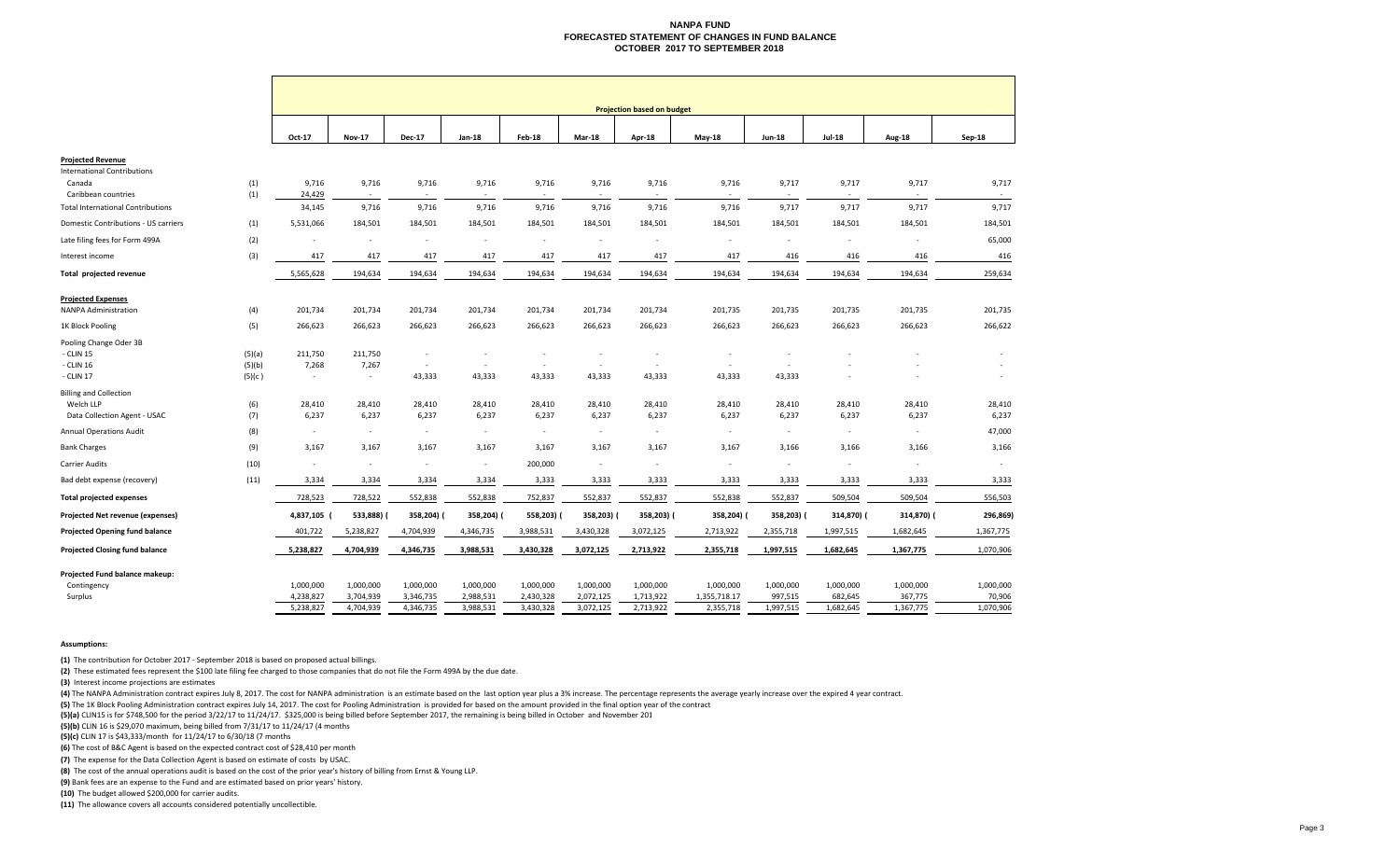#### **CURRENT AND FORECASTED LIABILITIES**

|                                                              |               |               | Current       |         |         |         |         |         |               |
|--------------------------------------------------------------|---------------|---------------|---------------|---------|---------|---------|---------|---------|---------------|
|                                                              |               |               | <b>Aug-17</b> | Sep-17  | Oct-17  | Nov-17  | Dec-17  | Jan-18  | <b>Feb-18</b> |
| <b>NEUSTAR - NANPA Administration</b>                        |               |               | 189,608       | 202,122 | 201,734 | 201,734 | 201,734 | 201,734 | 201,734       |
| - Payment authorized by the FCC in August                    |               |               |               |         |         |         |         |         |               |
| <b>July 2017</b>                                             | \$<br>188,465 |               |               |         |         |         |         |         |               |
| - Authorization by the FCC has not been received for payment |               |               |               |         |         |         |         |         |               |
| August 2017                                                  |               | 189,608<br>\$ |               |         |         |         |         |         |               |
| NEUSTAR -1K Block Pooling & Change Order 3B                  |               |               | 313,888       | 320,422 | 485,641 | 485,640 | 309,956 | 309,956 | 309,956       |
| - Payment authorized by the FCC in August                    |               |               |               |         |         |         |         |         |               |
| <b>July 2017</b>                                             | \$<br>312,807 |               |               |         |         |         |         |         |               |
| - Authorization by the FCC has not been received for payment |               |               |               |         |         |         |         |         |               |
| August 2017                                                  |               | \$<br>313,888 |               |         |         |         |         |         |               |
| Welch LLP - Billing & Collection Agent                       |               |               | 28,410        | 31,169  | 28,410  | 28,410  | 28,410  | 28,410  | 28,410        |
| - Payment authorized by the FCC in August                    |               |               |               |         |         |         |         |         |               |
| <b>July 2017</b>                                             | \$<br>28,410  |               |               |         |         |         |         |         |               |
| - Authorization by the FCC has not been received for payment |               |               |               |         |         |         |         |         |               |
| August 2017                                                  |               | \$<br>28,410  |               |         |         |         |         |         |               |
| <b>USAC - Data Collection Agent</b>                          |               |               | 5,754         | 5,754   | 6,237   | 6,237   | 6,237   | 6,237   | 6,237         |
| - Payment authorized by the FCC in August                    |               |               |               |         |         |         |         |         |               |
| <b>July 2017</b>                                             | \$<br>6,501   |               |               |         |         |         |         |         |               |
| - Authorization by the FCC has not been received for payment |               |               |               |         |         |         |         |         |               |
| August 2017                                                  |               | \$<br>5,754   |               |         |         |         |         |         |               |
| <b>Carrier audits</b>                                        |               |               |               |         |         |         |         |         | 200,000       |
| Ernst & Young LLP- Annual operations audit                   |               |               |               |         |         |         |         |         |               |
| <b>Bank Fees</b>                                             |               |               | ٠             | 3,083   | 3,167   | 3,167   | 3,167   | 3,167   | 3,167         |
|                                                              |               |               |               |         |         |         |         |         |               |
| Total                                                        |               |               | 537,660       | 562,550 | 725,189 | 725,188 | 549,504 | 549,504 | 749,504       |